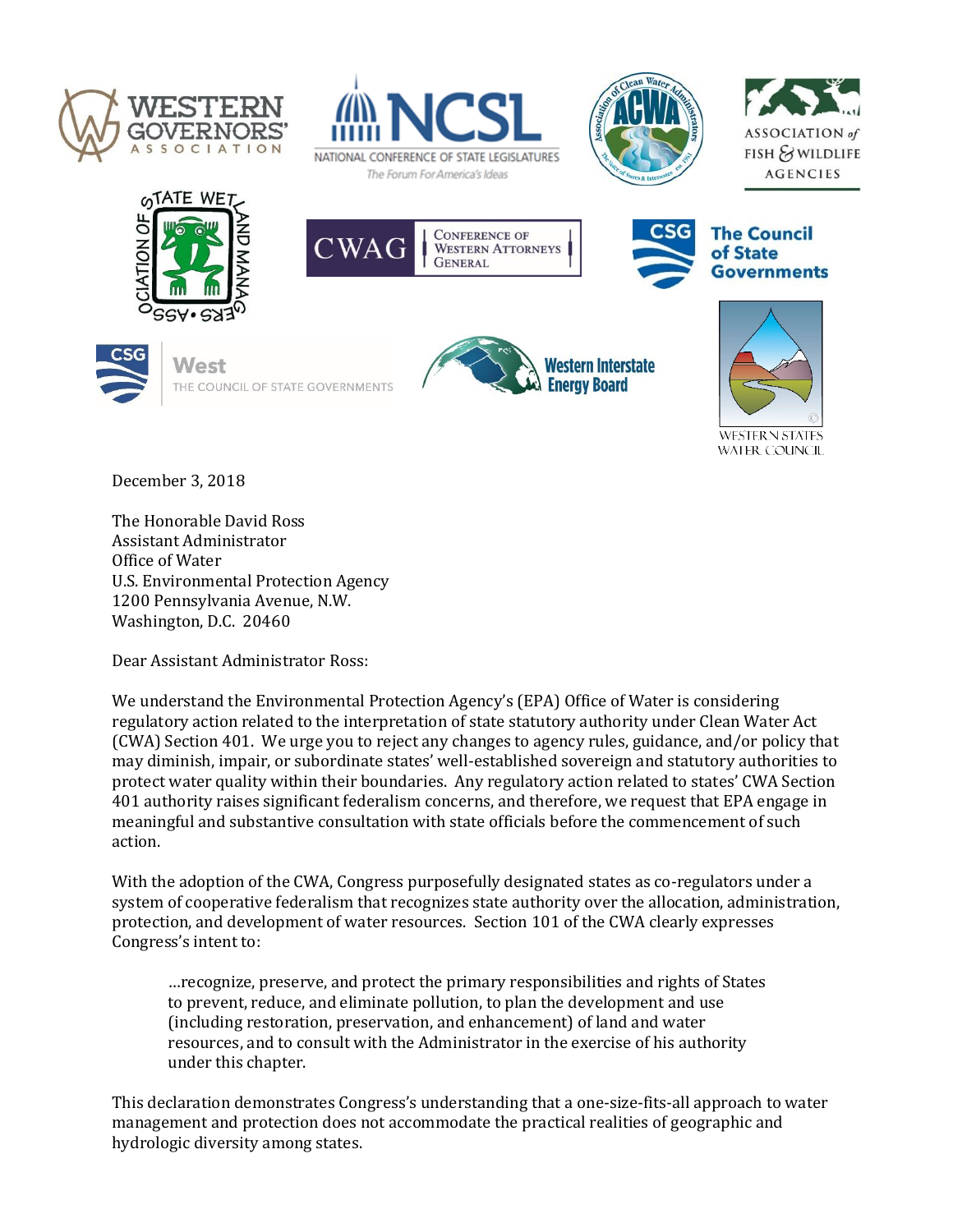The Honorable David Ross December 3, 2018 Page 2

A vital component of the CWA's system of cooperative federalism is states' authority to certify and condition federal permits of discharges into waters of the United States under Section 401, an authority which has helped to ensure that activities associated with federally-permitted discharges will not impair state water quality. The U.S. Supreme Court has addressed this issue of state authority and concluded that "[s]tate certifications under [CWA Section] 401 are essential in the scheme to preserve state authority to address the broad range of pollution." *S.D. Warren Co. v. Maine Board of Environmental Protection*, 547 U.S. 370 (2006), citing 116 Cong. Rec. 8984 (1970).

Since the enactment of the CWA, states have exercised their authority under Section 401 efficiently, effectively, and equitably. We question the need for any agency action aimed at amending or clarifying EPA's policy or regulations governing the implementation of Section 401. Instances of delays or denials of state water quality certifications are extremely limited. Where parties wish to contend that a state has exceeded its authority under Section 401, the CWA provides avenues for challenging state certification determinations.

Curtailing or reducing state authority under CWA Section 401, or the vital role of states in maintaining water quality within their boundaries, would inflict serious harm to the division of state and federal authorities established by Congress. Any regulatory change to the Section 401 permitting process must not come at the expense of state authority and should be developed through genuine consultation with states. EPA must also recognize, and defer to, states' sovereign authority over the management and allocation of their water resources. EPA should ensure the CWA continues to effectively protect water quality, while maintaining the partnerships and the essential balance of authority between states and the federal government.

Sincerely,

Executive Director Executive Director

Julia Anastasio .

Executive Director and General Counsel President Association of Clean Water Administrators **Association of Fish and Wildlife Agencies** 

Marla Stelk **Karen White** Executive Director Executive Director

William T. Pound Western Governors' Association National Conference of State Legislatures

d Carte

Association of State Wetland Managers Conference of Western Attorneys General